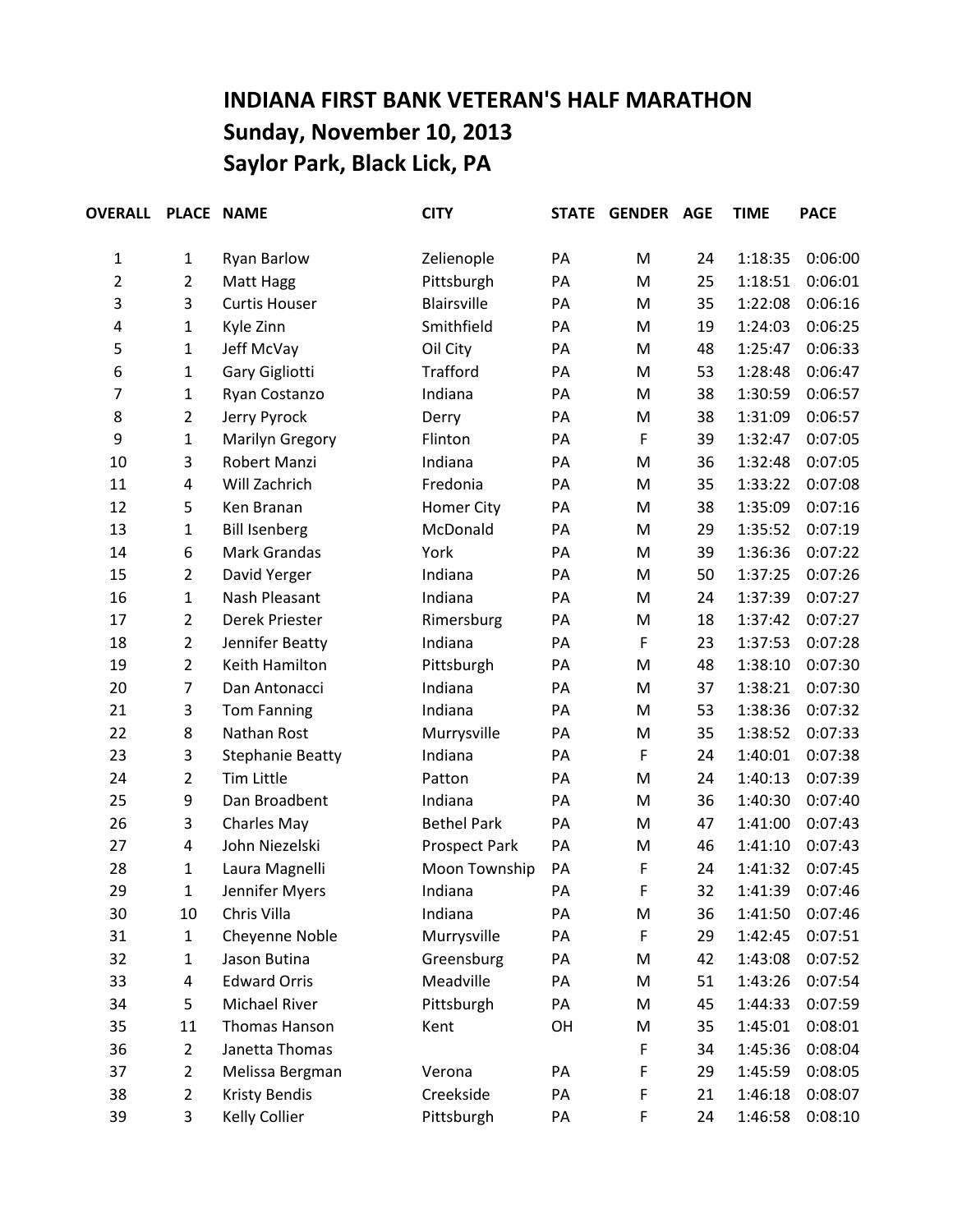| 40 | 3              | Amanda Howard           | Pittsburgh          | PA | $\mathsf F$ | 27 | 1:47:48 | 0:08:14 |
|----|----------------|-------------------------|---------------------|----|-------------|----|---------|---------|
| 41 | $\mathbf{1}$   | Chad Mosco              | Indiana             | PA | M           | 34 | 1:49:04 | 0:08:20 |
| 42 | $\mathbf{1}$   | <b>Molly Stiles</b>     | Blairsville         | PA | F           | 35 | 1:49:39 | 0:08:22 |
| 43 | 3              | Kyle Heyler             | Morris              | PA | M           | 24 | 1:50:15 | 0:08:25 |
| 44 | $\overline{2}$ | Kenny Watts             | Nazareth            | PA | M           | 30 | 1:49:39 | 0:08:22 |
| 45 | $\mathbf{1}$   | Roy G. Knupp            | Altoona             | PA | M           | 59 | 1:50:26 | 0:08:26 |
| 46 | 3              | Daniel Heckert          | Pittsburgh          | PA | M           | 33 | 1:50:46 | 0:08:27 |
| 47 | 4              | Katelyn Bramkamp        | Pittsburgh          | PA | F           | 24 | 1:51:01 | 0:08:28 |
| 48 | $\mathbf{1}$   | <b>Christine Lasser</b> | Indiana             | PA | F           | 46 | 1:51:02 | 0:08:29 |
| 49 | $\mathbf{1}$   | Donna Olejniczak        | Pittsburgh          | PA | F           | 44 | 1:51:04 | 0:08:29 |
| 50 | 5              | <b>Brynn Walonis</b>    | <b>Central City</b> | PA | F           | 23 | 1:51:08 | 0:08:29 |
| 51 |                | Al Lockard              | Indiana             | PA | M           | 48 | 1:51:44 | 0:08:32 |
| 52 | 3              | Hallie Zeleznik         | Pittsburgh          | PA | F           | 33 | 1:51:46 | 0:08:32 |
| 53 | 4              | Amanda Vresilovic       | <b>Blairsville</b>  | PA | F           | 33 | 1:51:54 | 0:08:33 |
| 54 | 6              | <b>Crystal Miller</b>   | Indiana             | PA | F           | 23 | 1:51:58 | 0:08:33 |
| 55 | $\overline{2}$ | Aileen Bowman           | Indiana             | PA | F           | 47 | 1:52:03 | 0:08:33 |
| 56 | 5              | <b>Teresa Cameron</b>   | Pittsburgh          | PA | F           | 32 | 1:52:09 | 0:08:34 |
| 57 | $\mathbf{1}$   | Kiana Thompson          | Chambersburg        | PA | F           | 19 | 1:52:43 | 0:08:36 |
| 58 | 4              | <b>Kelli Curtiss</b>    | Penn Run            | PA | $\mathsf F$ | 27 | 1:52:53 | 0:08:37 |
| 59 | $\mathbf{1}$   | <b>Bill Winters</b>     | Indiana             | PA | M           | 60 | 1:52:58 | 0:08:37 |
| 60 | $\overline{2}$ | Melissa Gates           | Verona              | PA | F           | 35 | 1:53:45 | 0:08:41 |
| 61 | $\overline{2}$ | <b>Patrick Doering</b>  | Munhall             | PA | M           | 41 | 1:53:59 | 0:08:42 |
| 62 | 3              | Nathaniel Butina        | Greensburg          | PA | M           | 17 | 1:54:04 | 0:08:42 |
| 63 | $\overline{2}$ | Candi Lockard           | Indiana             | PA | F           | 41 | 1:54:06 | 0:08:43 |
| 64 | 3              | <b>Cherie River</b>     | Pittsburgh          | PA | F           | 40 | 1:54:12 | 0:08:43 |
| 65 | 3              | Kim Bendis              | Creekside           | PA | F           | 48 | 1:54:16 | 0:08:43 |
| 66 | $\overline{7}$ | <b>Terry Zeigler</b>    | Murrysville         | PA | M           | 48 | 1:54:40 | 0:08:45 |
| 67 | 4              | Joshua Stahl            | New Cumberland PA   |    | M           | 23 | 1:56:23 | 0:08:53 |
| 68 | $\overline{2}$ | John Swauger            | Indiana             | PA | M           | 61 | 1:56:45 | 0:08:55 |
| 69 | 7              | <b>Emily Hill</b>       | Lucernemines        | PA | F           | 21 | 1:57:10 | 0:08:57 |
| 70 | 1              | <b>Barb Pryzstup</b>    | Imperial            | PA | F           | 55 | 1:57:35 | 0:08:59 |
| 71 | 3              | <b>Scott Nibert</b>     | Blairsville         | PA | M           | 41 | 1:58:13 | 0:09:01 |
| 72 | 6              | <b>Matt Denning</b>     | Shelocta            | PA | F           | 32 | 1:58:22 | 0:09:02 |
| 73 | 5              | Stephanie Putt          | Commodore           | PA | F           | 28 | 1:58:59 | 0:09:05 |
| 74 | $\overline{2}$ | <b>Ginny Winters</b>    | Indiana             | PA | F           | 57 | 1:59:17 | 0:09:06 |
| 75 | 4              | <b>Tim Bluemle</b>      | Indiana             | PA | M           | 30 | 1:59:35 | 0:09:08 |
| 76 | 5              | Michael Unger           | Chambersburg        | PA | M           | 51 | 1:59:37 | 0:09:08 |
| 77 | 12             | Marty Radovanic         | Johnstown           | PA | M           | 38 | 2:00:04 | 0:09:10 |
| 78 | 4              | <b>Martine Devine</b>   | Pittsburgh          | PA | F           | 48 | 2:00:19 | 0:09:11 |
| 79 | 7              | Cory Rupert             | Apollo              | PA | M           | 30 | 2:00:28 | 0:09:12 |
| 80 | 5              | Coby Salmon             | <b>Green Castle</b> | PA | M           | 20 | 2:01:36 | 0:09:17 |
| 81 | 3              | Linda A. Leopold        | Indiana             | PA | F           | 56 | 2:01:54 | 0:09:18 |
| 82 | 13             | <b>Grant Julin</b>      | Indiana             | PA | M           | 37 | 2:01:57 | 0:09:19 |
| 83 | 6              | Morgan Howard           | Pittsburgh          | PA | F           | 28 | 2:02:15 | 0:09:20 |
| 84 | 8              | Jamie Branan            | Homer City          | PA | F           | 34 | 2:02:51 | 0:09:23 |
| 85 | $\overline{2}$ | Elizabeth Bond          | Tarentum            | PA | F           | 16 | 2:03:33 | 0:09:26 |
| 86 | 8              | Scott Bowman            | Indiana             | PA | M           | 48 | 2:03:47 | 0:09:27 |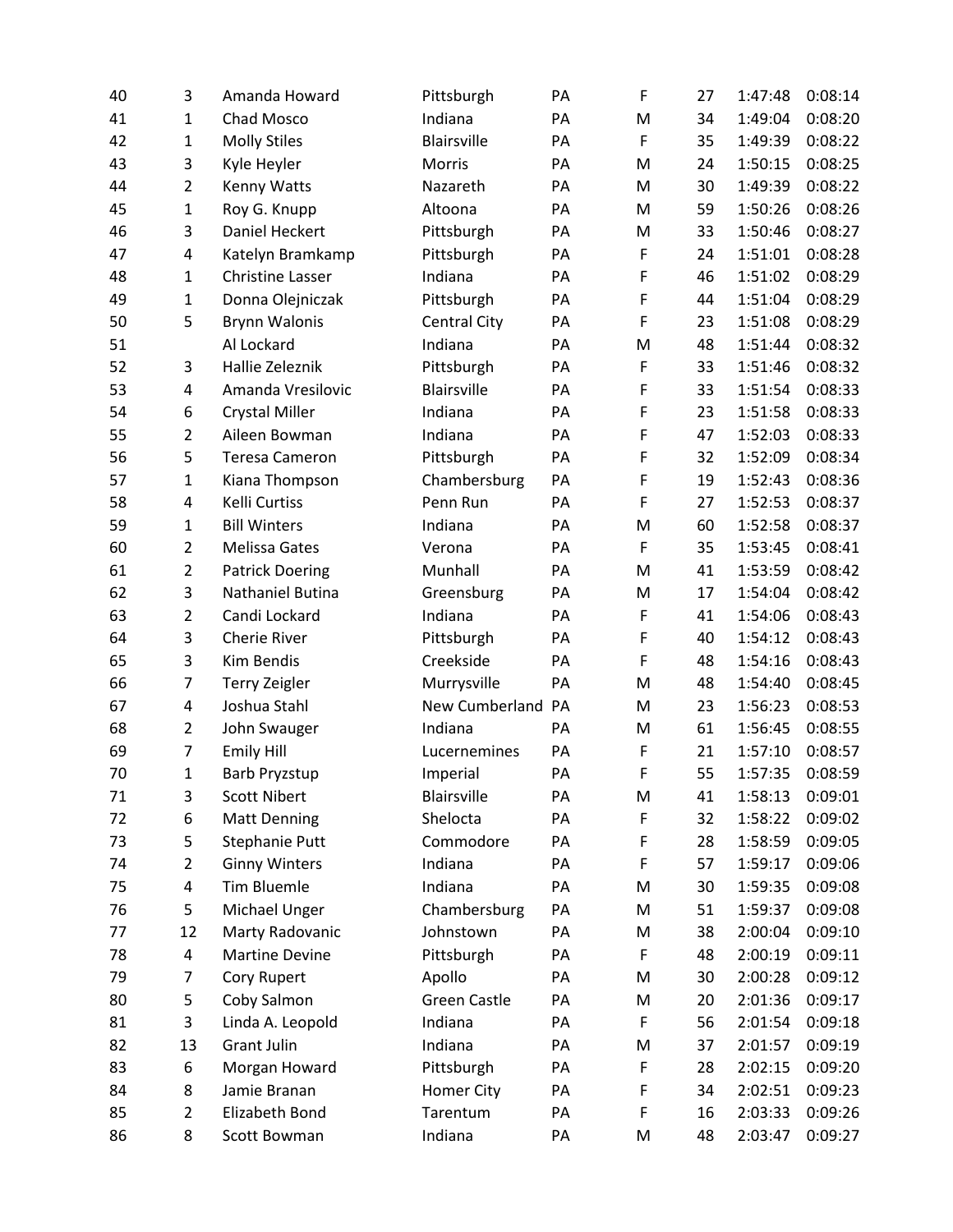| 87  | 1              | Neil Donovan            | Erie                 | PA            | M | ŗ  | 2:04:04 | 0:09:28 |
|-----|----------------|-------------------------|----------------------|---------------|---|----|---------|---------|
| 88  | $\overline{2}$ | Matt Erkel              | Pittsburgh           | PA            | M | 29 | 2:04:13 | 0:09:29 |
| 89  | 5              | <b>Wendy Hager</b>      | Ligonier             | PA            | F | 47 | 2:04:28 | 0:09:30 |
| 90  | $\overline{7}$ | Shelby Holstein         | Columbia             | <b>MD</b>     | F | 28 | 2:04:44 | 0:09:31 |
| 91  | 8              | Megan Waldron           | Indiana              | PA            | F | 26 | 2:04:52 | 0:09:32 |
| 92  | 3              | Michelle Weaver         | Shelocta             | PA            | F | 35 | 2:05:01 | 0:09:33 |
| 93  | 4              | Kristina Zack           | Homer City           | PA            | F | 38 | 2:05:04 | 0:09:33 |
| 94  | 9              | Amanda Berk             | Shelocta             | PA            | F | 33 | 2:05:09 | 0:09:33 |
| 95  | 5              | Jen Villa               | Indiana              | PA            | F | 35 | 2:05:47 | 0:09:36 |
| 96  | 6              | Meg Mill                | Indiana              | PA            | F | 35 | 2:05:54 | 0:09:37 |
| 97  | 10             | Jackie Korhut           | Conemaugh            | PA            | F | 30 | 2:06:04 | 0:09:37 |
| 98  | $\overline{7}$ | Kacey Cowburn           | Indiana              | PA            | F | 37 | 2:06:11 | 0:09:38 |
| 99  | 6              | Michael Stahl           | Lemoyne              | PA            | M | 23 | 2:06:50 | 0:09:41 |
| 100 | 9              | Megan Boslet            | Pittsburgh           | PA            | F | 28 | 2:07:31 | 0:09:44 |
| 101 | 1              | WilliamS troup          | Verona               | PA            | M | 66 | 2:07:33 | 0:09:44 |
| 102 | 6              | Chad Ryan               | Punta Gorda          | <b>Belize</b> | M | 32 | 2:08:52 | 0:09:50 |
| 103 | 10             | Jackie Gray             | Indiana              | PA            | F | 29 | 2:09:20 | 0:09:52 |
| 104 | 11             | Kimberly Henning        | Homer City           | PA            | F | 33 | 2:09:26 | 0:09:53 |
| 105 | $\overline{2}$ | Art Zottola             | Indiana              | PA            | M | 58 | 2:10:13 | 0:09:56 |
| 106 | 12             | Kelly Kaskan            | Woodland             | PA            | F | 34 | 2:10:39 | 0:09:58 |
| 107 | 8              | Nichole Murray          | <b>Butler</b>        | PA            | F | 35 | 2:10:40 | 0:09:58 |
| 108 | 4              | Dominic Lamb-Mack       | Dilltown             | PA            | M | 15 | 2:11:15 | 0:10:01 |
| 109 | 4              | Geri Lombardo           | Saltsburg            | PA            | F | 58 | 2:12:12 | 0:10:05 |
| 110 | 6              | <b>Eric Rowe</b>        | Canonsburg           | PA            | M | 51 | 2:13:10 | 0:10:10 |
| 111 | 11             | Chelsea Pluta           |                      | PA            | F | 25 | 2:13:34 | 0:10:12 |
| 112 | 9              | Erin Visnesky           | Homer City           | PA            | F | 38 | 2:13:40 | 0:10:12 |
| 113 | 12             | Heather S. Link         | Carrolltown          | PA            | F | 29 | 2:13:41 | 0:10:12 |
| 114 | 14             | <b>Brett Johns</b>      | Indiana              | PA            | M | 35 | 2:14:03 | 0:10:14 |
| 115 | 13             | Amanda Kamzik           | Johnstown            | PA            | F | 28 | 2:14:03 | 0:10:14 |
| 116 | 14             | Sara Necciai            | Indiana              | PA            | F | 25 | 2:14:06 | 0:10:14 |
| 117 | $\overline{2}$ | Andrew J. Gero          | Leechburg            | PA            | M | 65 | 2:14:54 | 0:10:18 |
| 118 | 10             | Kate Bielak             | Natrona Heights      | PA            | F | 37 | 2:15:38 | 0:10:21 |
| 119 | 13             | AdrienneTolentino Essey | Pittsburgh           | PA            | F | 31 | 2:16:01 | 0:10:23 |
| 120 | 4              | Jonathan Cunkelman      | Homer City           | PA            | M | 42 | 2:16:28 | 0:10:25 |
| 121 | 6              | Rachel Tilney           | Prospect Park        | PA            | F | 46 | 2:16:45 | 0:10:26 |
| 122 | 11             | Evelyn Gill             | <b>Marion Center</b> | PA            | F | 38 | 2:19:13 | 0:10:38 |
| 123 | 15             | Donald Warren           | Lancaster            | PA            | M | 36 | 2:19:17 | 0:10:38 |
| 124 | $\overline{2}$ | Gary Kucinich           | Strongsville         | OH            | M | ?  | 2:19:28 | 0:10:39 |
| 125 | 7              | Deb Battista            | Somerset             | PA            | F | 49 | 2:20:03 | 0:10:41 |
| 126 | $\mathbf{1}$   | Alicia Minich           | Punxsutawney         | PA            | F | 50 | 2:20:31 | 0:10:44 |
| 127 | 3              | Sean O'Brien            | Monroeville          | PA            | M | 28 | 2:21:05 | 0:10:46 |
| 128 | 8              | Karla Leskovsky         | Pittsburgh           | PA            | F | 46 | 2:21:47 | 0:10:49 |
| 129 | 14             | <b>Tracy Anderson</b>   | Indiana              | PA            | F | 34 | 2:21:58 | 0:10:50 |
| 130 | 7              | <b>Stephen Biss</b>     | Robinson             | PA            | M | 51 | 2:22:53 | 0:10:54 |
| 131 | $\overline{2}$ | Terri McQuiston         | Homer City           | PA            | F | 51 | 2:23:03 | 0:10:55 |
| 132 | 3              | Ashlee Steiner          | <b>Black Lick</b>    | PA            | F | 17 | 2:23:43 | 0:10:58 |
| 133 | 8              | Sabrina Larkin          | Pittsburgh           | PA            | F | 21 | 2:23:50 | 0:10:59 |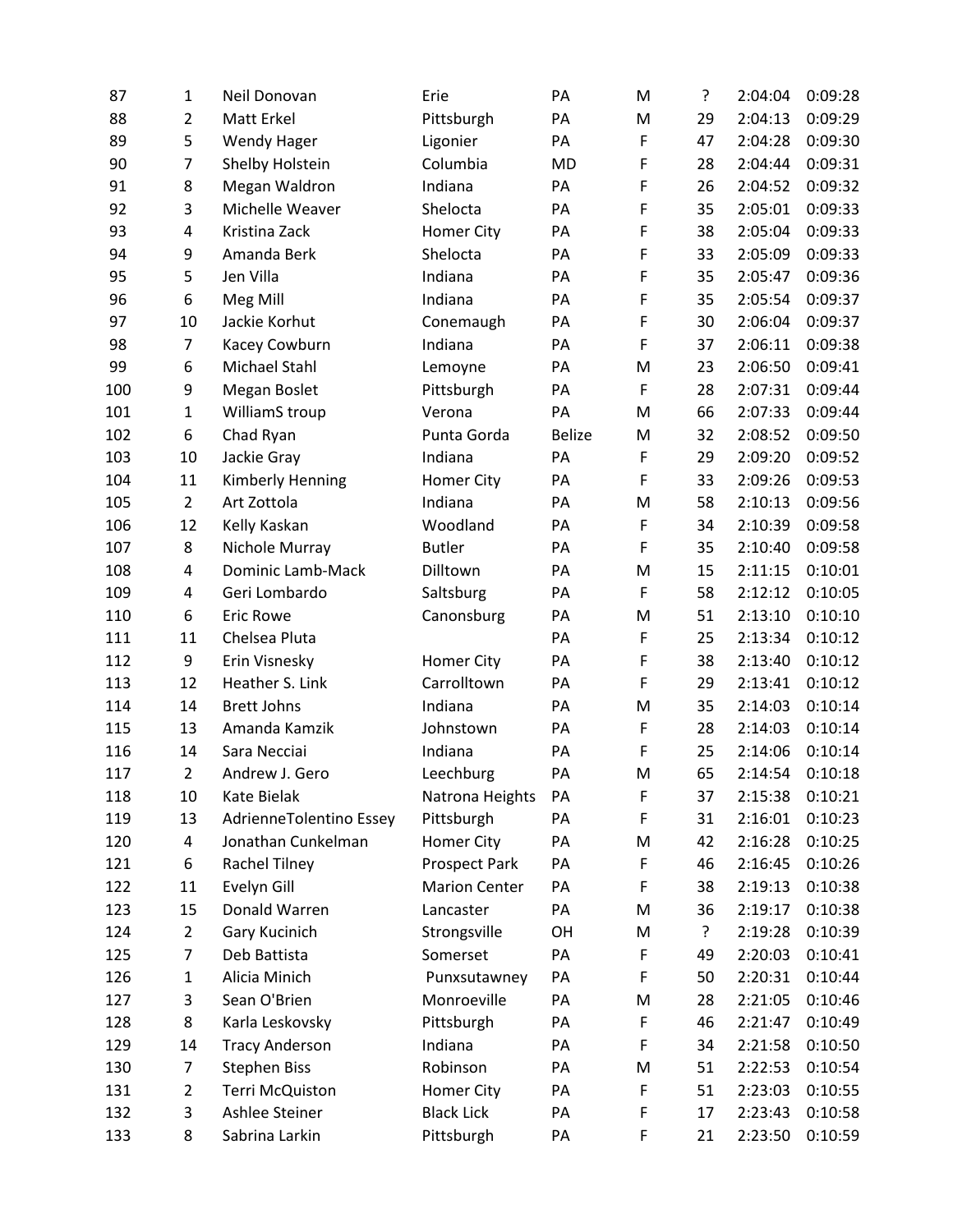| 134 | 9              | <b>Elizabeth Nicodemus</b> | Elton                | PA | F | 45 | 2:24:37 | 0:11:02 |
|-----|----------------|----------------------------|----------------------|----|---|----|---------|---------|
| 135 | 3              | <b>Connie Mercik</b>       | Johnstown            | PA | F | 54 | 2:24:38 | 0:11:02 |
| 136 | 9              | Carissa Smith              | Indiana              | PA | F | 21 | 2:24:46 | 0:11:03 |
| 137 | 15             | Elisabeth Heckert          | Pittsburgh           | PA | F | 32 | 2:24:53 | 0:11:04 |
| 138 | 5              | Darlene Hudak              | Pittsburgh           | PA | F | 56 | 2:24:54 | 0:11:04 |
| 139 | 10             | Kammy Halterman            | Venango              | PA | F | 46 | 2:25:09 | 0:11:05 |
| 140 | 16             | Lora Gress                 |                      |    | F | 30 | 2:26:04 |         |
| 141 | 15             | Tami Fee                   | Indiana              | PA | F | 28 | 2:26:25 | 0:11:11 |
| 142 | 16             | Lindsey Reed               | Johnstown            | PA | F | 29 | 2:27:58 | 0:11:18 |
| 143 | 4              | Marcia Baer                | Reynoldsville        | PA | F | 53 | 2:28:15 | 0:11:19 |
| 144 | 8              | Mike Riggenbach            | <b>Black Lick</b>    | PA | M | 52 | 2:29:22 | 0:11:24 |
| 145 | 5              | Kyle Hengst                | <b>Green Castle</b>  | PA | M | 15 | 2:30:39 | 0:11:30 |
| 146 | 4              | <b>Justin Mull</b>         | Chambersburg         | PA | M | 29 | 2:30:43 | 0:11:30 |
| 147 | 17             | Mary Blumie                | Indiana              | PA | F | 29 | 2:31:56 | 0:11:36 |
| 148 | 5              | Michael Handy              | Chambersburg         | PA | M | 44 | 2:32:20 | 0:11:38 |
| 149 | 17             | <b>Bethany Bowser</b>      | Vandergrift          | PA | F | 30 | 2:32:50 | 0:11:40 |
| 150 | 12             | Micki Alberti              | Springdale           | PA | F | 37 | 2:33:12 | 0:11:42 |
| 151 | 13             | Kim McCurdy                | Moon Township        | PA | F | 38 | 2:33:53 | 0:11:45 |
| 152 | 16             | Adam L. Dellgross          | <b>Ruffs Dale</b>    | PA | M | 35 | 2:34:24 | 0:11:47 |
| 153 | $\overline{4}$ | <b>Barbie Moore</b>        | Hastings             | PA | F | 43 | 2:34:31 | 0:11:48 |
| 154 | 11             | Mary Amrhein-May           | <b>Bethel Park</b>   | PA | F | 46 | 2:36:17 | 0:11:56 |
| 155 | 18             | Christina Pallo            | Windber              | PA | F | 29 | 2:39:04 | 0:12:09 |
| 156 | 10             | Hope Flegle                | Indiana              | PA | F | 20 | 2:39:24 | 0:12:10 |
| 157 | 18             | Sheena Lamb                | Johnstown            | PA | F | 31 | 2:39:35 | 0:12:11 |
| 158 | 19             | <b>Lindsay Mull</b>        | Chambersburg         | PA | F | 29 | 2:39:44 | 0:12:12 |
| 159 | 20             | Abby A. Sullivan           | Chambersburg         | PA | F | 29 | 2:39:45 | 0:12:12 |
| 160 | 19             | <b>Brenda DiCicco</b>      | Indiana              | PA | F | 32 | 2:41:07 | 0:12:18 |
| 161 | $\mathbf{1}$   | Paul C. Hicks              | <b>Marion Center</b> | PA | M | 70 | 2:41:55 | 0:12:22 |
| 162 | $\overline{7}$ | <b>Adam Marshall</b>       | Homer City           | PA | M | 34 | 2:42:13 | 0:12:23 |
| 163 | 21             | Jennifer Coccagna          | Chambersburg         | PA | F | 25 | 2:42:30 | 0:12:24 |
| 164 | 8              | Nathan Rock                | Johnstown            | PA | M | 30 | 2:44:39 | 0:12:34 |
| 165 | 12             | <b>Christine Hager</b>     | Apollo               | PA | F | 49 | 2:46:12 | 0:12:41 |
| 166 | 5              | Lisa Gourley               | Punxsytawney         | PA | F | 54 | 2:48:39 | 0:12:52 |
| 167 | 6              | Janet Stewart              | Creekside            | PA | F | 50 | 2:49:26 | 0:12:56 |
| 168 | 9              | <b>Tony Magnelli</b>       | Moon Township        | PA | M | 52 | 2:49:46 | 0:12:58 |
| 169 | 17             | Skip Griffith              | Indiana              | PA | M | 37 | 2:50:32 | 0:13:01 |
| 170 | 14             | <b>Emmy Griffith</b>       | Indiana              | PA | F | 36 | 2:51:29 | 0:13:05 |
| 171 | 22             | Danielle Condon            | Pittsburgh           | PA | F | 28 | 2:53:10 | 0:13:13 |
| 172 | 4              | <b>Tory Dellafiora</b>     | Graceton             | PA | F | 18 | 2:53:42 | 0:13:16 |
| 173 | 23             | <b>Stacy McAuliffe</b>     | Pittsburgh           | PA | F | 28 | 2:55:21 | 0:13:23 |
| 174 | 5              | Carmen Orta                | Pittsburgh           | PA | F | 41 | 3:02:14 | 0:13:55 |
| 175 | 7              | Joyce Walker               | Homer City           | PA | F | 52 | 3:04:11 | 0:14:04 |
| 176 | 8              | Karen King                 | Washington           | PA | F | 51 | 3:06:22 | 0:14:14 |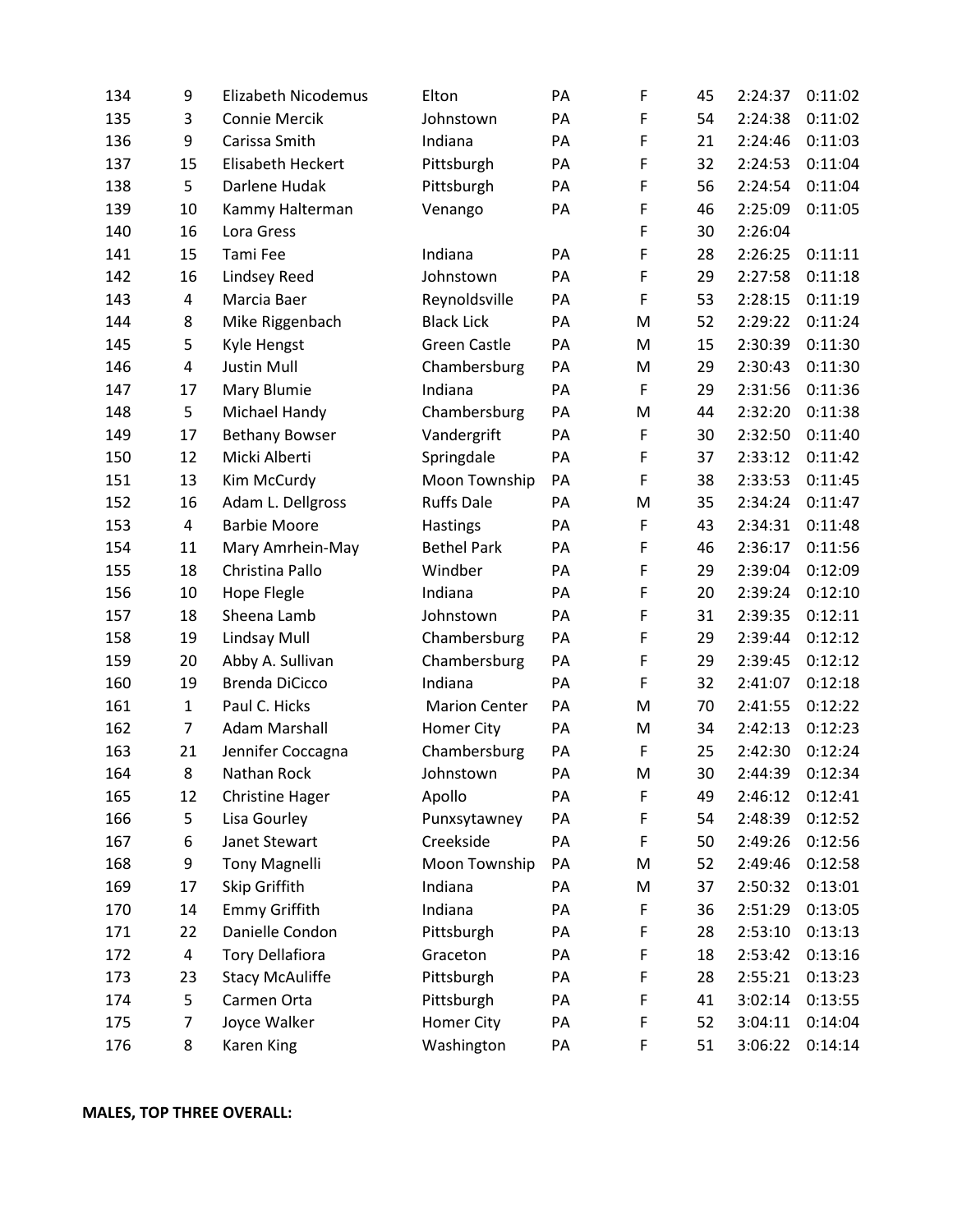| $\mathbf{1}$                 | $\mathbf{1}$   | <b>Ryan Barlow</b>                 | Zelienople          | PA            | M           | 24 | 1:18:35 | 0:06:00 |
|------------------------------|----------------|------------------------------------|---------------------|---------------|-------------|----|---------|---------|
| $\overline{2}$               | $\overline{2}$ | Matt Hagg                          | Pittsburgh          | PA            | M           | 25 | 1:18:51 | 0:06:01 |
| 3                            | 3              | <b>Curtis Houser</b>               | <b>Blairsville</b>  | PA            | M           | 35 | 1:22:08 | 0:06:16 |
|                              |                | <b>FEMALES, TOP THREE OVERALL:</b> |                     |               |             |    |         |         |
| 9                            | $\mathbf{1}$   | Marilyn Gregory                    | Flinton             | PA            | F           | 39 | 1:32:47 | 0:07:05 |
| 18                           | $\overline{2}$ | Jennifer Beatty                    | Indiana             | PA            | $\mathsf F$ | 23 | 1:37:53 | 0:07:28 |
| 23                           | 3              | <b>Stephanie Beatty</b>            | Indiana             | PA            | F           | 24 | 1:40:01 | 0:07:38 |
| <b>MALES, AGES 15 TO 19:</b> |                |                                    |                     |               |             |    |         |         |
| $\sqrt{4}$                   | $\mathbf{1}$   | Kyle Zinn                          | Smithfield          | PA            | M           | 19 | 1:24:03 | 0:06:25 |
| 17                           | $\overline{2}$ | Derek Priester                     | Rimersburg          | PA            | M           | 18 | 1:37:42 | 0:07:27 |
| 62                           | 3              | Nathaniel Butina                   | Greensburg          | PA            | M           | 17 | 1:54:04 | 0:08:42 |
| 108                          | 4              | Dominic Lamb-Mack                  | Dilltown            | PA            | M           | 15 | 2:11:15 | 0:10:01 |
| 145                          | 5              | Kyle Hengst                        | <b>Green Castle</b> | PA            | M           | 15 | 2:30:39 | 0:11:30 |
| <b>MALES, 20 TO 24:</b>      |                |                                    |                     |               |             |    |         |         |
| 16                           | $\mathbf{1}$   | Nash Pleasant                      | Indiana             | PA            | M           | 24 | 1:37:39 | 0:07:27 |
| 24                           | $\overline{2}$ | Tim Little                         | Patton              | PA            | M           | 24 | 1:40:13 | 0:07:39 |
| 43                           | 3              | Kyle Heyler                        | <b>Morris</b>       | PA            | M           | 24 | 1:50:15 | 0:08:25 |
| 67                           | $\overline{4}$ | Joshua Stahl                       | New Cumberland PA   |               | M           | 23 | 1:56:23 | 0:08:53 |
| 80                           | 5              | Coby Salmon                        | <b>Green Castle</b> | PA            | M           | 20 | 2:01:36 | 0:09:17 |
| 99                           | 6              | Michael Stahl                      | Lemoyne             | PA            | M           | 23 | 2:06:50 | 0:09:41 |
| <b>MALES, 25 TO 29:</b>      |                |                                    |                     |               |             |    |         |         |
| 13                           | $\mathbf{1}$   | <b>Bill Isenberg</b>               | McDonald            | PA            | M           | 29 | 1:35:52 | 0:07:19 |
| 88                           | 2              | Matt Erkel                         | Pittsburgh          | PA            | M           | 29 | 2:04:13 | 0:09:29 |
| 127                          | 3              | Sean O'Brien                       | Monroeville         | PA            | M           | 28 | 2:21:05 | 0:10:46 |
| 146                          | 4              | <b>Justin Mull</b>                 | Chambersburg        | PA            | M           | 29 | 2:30:43 | 0:11:30 |
| <b>MALES, 30 TO 34:</b>      |                |                                    |                     |               |             |    |         |         |
| 41                           | $\mathbf{1}$   | Chad Mosco                         | Indiana             | PA            | M           | 34 | 1:49:04 | 0:08:20 |
| 44                           | $\overline{2}$ | Kenny Watts                        | Nazareth            | PA            | M           | 30 | 1:49:39 | 0:08:22 |
| 46                           | 3              | Daniel Heckert                     | Pittsburgh          | PA            | M           | 33 | 1:50:46 | 0:08:27 |
| 75                           | 4              | Tim Bluemle                        | Indiana             | PA            | M           | 30 | 1:59:35 | 0:09:08 |
| 79                           | 5              | Cory Rupert                        | Apollo              | PA            | M           | 30 | 2:00:28 | 0:09:12 |
| 102                          | 6              | Chad Ryan                          | Punta Gorda         | <b>Belize</b> | M           | 32 | 2:08:52 | 0:09:50 |
| 162                          | 7              | <b>Adam Marshall</b>               | Homer City          | PA            | M           | 34 | 2:42:13 | 0:12:23 |
| 164                          | 8              | Nathan Rock                        | Johnstown           | PA            | M           | 30 | 2:44:39 | 0:12:34 |

**MALES, 35 TO 39:**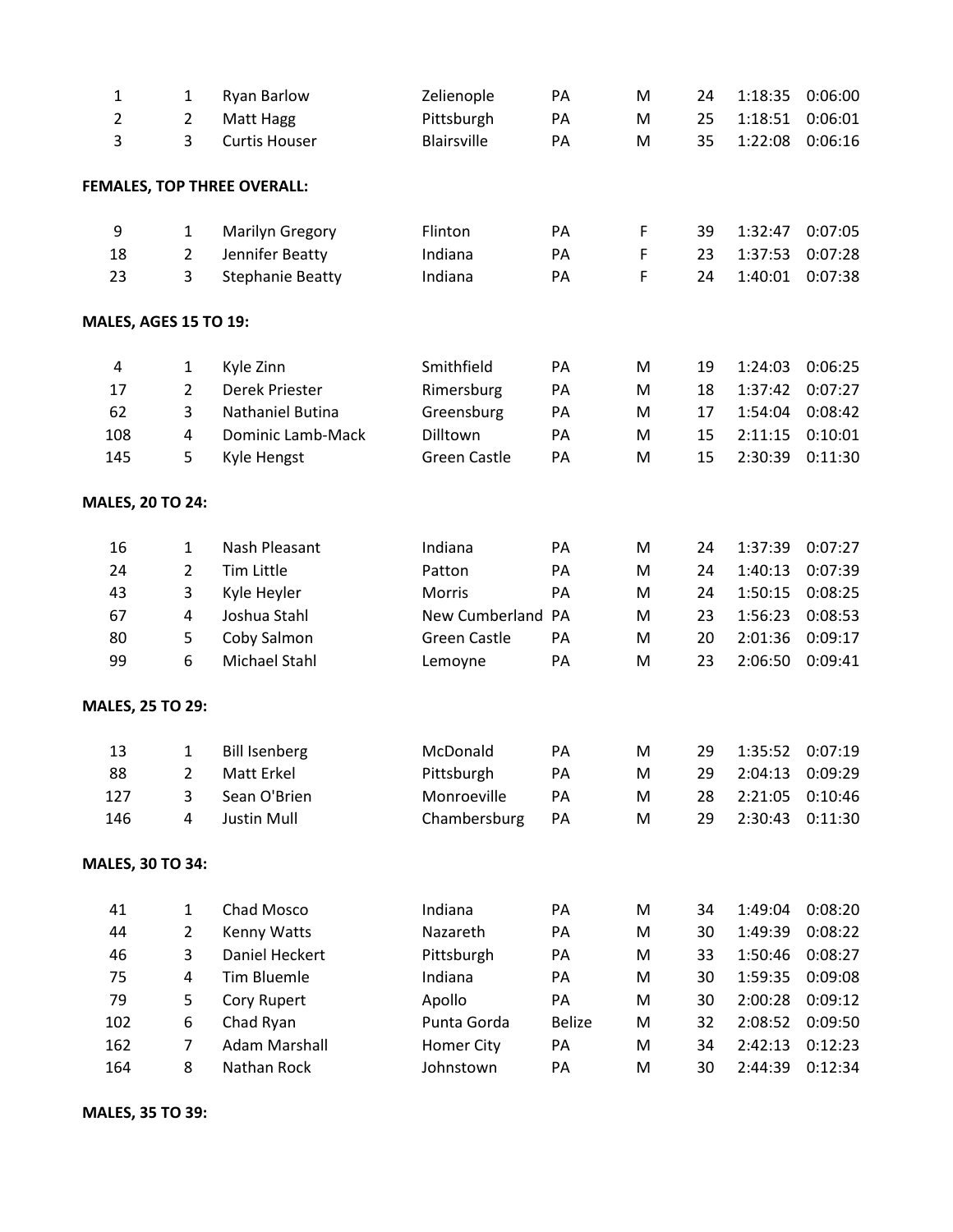| 7                            | $\mathbf{1}$   | Ryan Costanzo          | Indiana              | PA | M | 38 | 1:30:59 | 0:06:57 |
|------------------------------|----------------|------------------------|----------------------|----|---|----|---------|---------|
| 8                            | $\overline{2}$ | Jerry Pyrock           | Derry                | PA | M | 38 | 1:31:09 | 0:06:57 |
| 10                           | 3              | Robert Manzi           | Indiana              | PA | M | 36 | 1:32:48 | 0:07:05 |
| 11                           | 4              | Will Zachrich          | Fredonia             | PA | M | 35 | 1:33:22 | 0:07:08 |
| 12                           | 5              | Ken Branan             | Homer City           | PA | M | 38 | 1:35:09 | 0:07:16 |
| 14                           | 6              | <b>Mark Grandas</b>    | York                 | PA | M | 39 | 1:36:36 | 0:07:22 |
| 20                           | $\overline{7}$ | Dan Antonacci          | Indiana              | PA | M | 37 | 1:38:21 | 0:07:30 |
| 22                           | 8              | Nathan Rost            | Murrysville          | PA | M | 35 | 1:38:52 | 0:07:33 |
| 25                           | 9              | Dan Broadbent          | Indiana              | PA | M | 36 | 1:40:30 | 0:07:40 |
| 30                           | 10             | Chris Villa            | Indiana              | PA | M | 36 | 1:41:50 | 0:07:46 |
| 35                           | 11             | Thomas Hanson          | Kent                 | OH | M | 35 | 1:45:01 | 0:08:01 |
| 77                           | 12             | Marty Radovanic        | Johnstown            | PA | M | 38 | 2:00:04 | 0:09:10 |
| 82                           | 13             | <b>Grant Julin</b>     | Indiana              | PA | M | 37 | 2:01:57 | 0:09:19 |
| 114                          | 14             | <b>Brett Johns</b>     | Indiana              | PA | M | 35 | 2:14:03 | 0:10:14 |
| 123                          | 15             | Donald Warren          | Lancaster            | PA | M | 36 | 2:19:17 | 0:10:38 |
| 152                          | 16             | Adam L. Dellgross      | <b>Ruffs Dale</b>    | PA | M | 35 | 2:34:24 | 0:11:47 |
| 169                          | 17             | Skip Griffith          | Indiana              | PA | M | 37 | 2:50:32 | 0:13:01 |
| MALES, AGES 40 TO 44:        |                |                        |                      |    |   |    |         |         |
| 32                           | $\mathbf{1}$   | Jason Butina           | Greensburg           | PA | M | 42 | 1:43:08 | 0:07:52 |
| 61                           | $\overline{2}$ | <b>Patrick Doering</b> | Munhall              | PA | M | 41 | 1:53:59 | 0:08:42 |
| 71                           | 3              | <b>Scott Nibert</b>    | Blairsville          | PA | M | 41 | 1:58:13 | 0:09:01 |
| 120                          | 4              | Jonathan Cunkelman     | Homer City           | PA | M | 42 | 2:16:28 | 0:10:25 |
| 148                          | 5              | Michael Handy          | Chambersburg         | PA | M | 44 | 2:32:20 | 0:11:38 |
| <b>MALES, AGES 45 TO 49:</b> |                |                        |                      |    |   |    |         |         |
| 5                            | $\mathbf{1}$   | Jeff McVay             | Oil City             | PA | M | 48 | 1:25:47 | 0:06:33 |
| 19                           | $\overline{2}$ | Keith Hamilton         | Pittsburgh           | PA | M | 48 | 1:38:10 | 0:07:30 |
| 26                           | 3              | Charles May            | <b>Bethel Park</b>   | PA | M | 47 | 1:41:00 | 0:07:43 |
| 27                           | 4              | John Niezelski         | <b>Prospect Park</b> | PA | M | 46 | 1:41:10 | 0:07:43 |
| 34                           | 5              | Michael River          | Pittsburgh           | PA | M | 45 | 1:44:33 | 0:07:59 |
| 51                           | 6              | Al Lockard             | Indiana              | PA | M | 48 | 1:51:44 | 0:08:32 |
| 66                           | $\overline{7}$ | Terry Zeigler          | Murrysville          | PA | M | 48 | 1:54:40 | 0:08:45 |
| 86                           | 8              | Scott Bowman           | Indiana              | PA | M | 48 | 2:03:47 | 0:09:27 |
| MALES, AGES 50 TO 54:        |                |                        |                      |    |   |    |         |         |
| 6                            | $\mathbf{1}$   | Gary Gigliotti         | <b>Trafford</b>      | PA | M | 53 | 1:28:48 | 0:06:47 |
| 15                           | $\overline{2}$ | David Yerger           | Indiana              | PA | M | 50 | 1:37:25 | 0:07:26 |
| 21                           | 3              | <b>Tom Fanning</b>     | Indiana              | PA | M | 53 | 1:38:36 | 0:07:32 |
| 33                           | 4              | <b>Edward Orris</b>    | Meadville            | PA | M | 51 | 1:43:26 | 0:07:54 |
| 76                           | 5              | Michael Unger          | Chambersburg         | PA | M | 51 | 1:59:37 | 0:09:08 |
| 110                          | 6              | <b>Eric Rowe</b>       | Canonsburg           | PA | M | 51 | 2:13:10 | 0:10:10 |
| 130                          | 7              | <b>Stephen Biss</b>    | Robinson             | PA | M | 51 | 2:22:53 | 0:10:54 |
| 144                          | 8              | Mike Riggenbach        | <b>Black Lick</b>    | PA | M | 52 | 2:29:22 | 0:11:24 |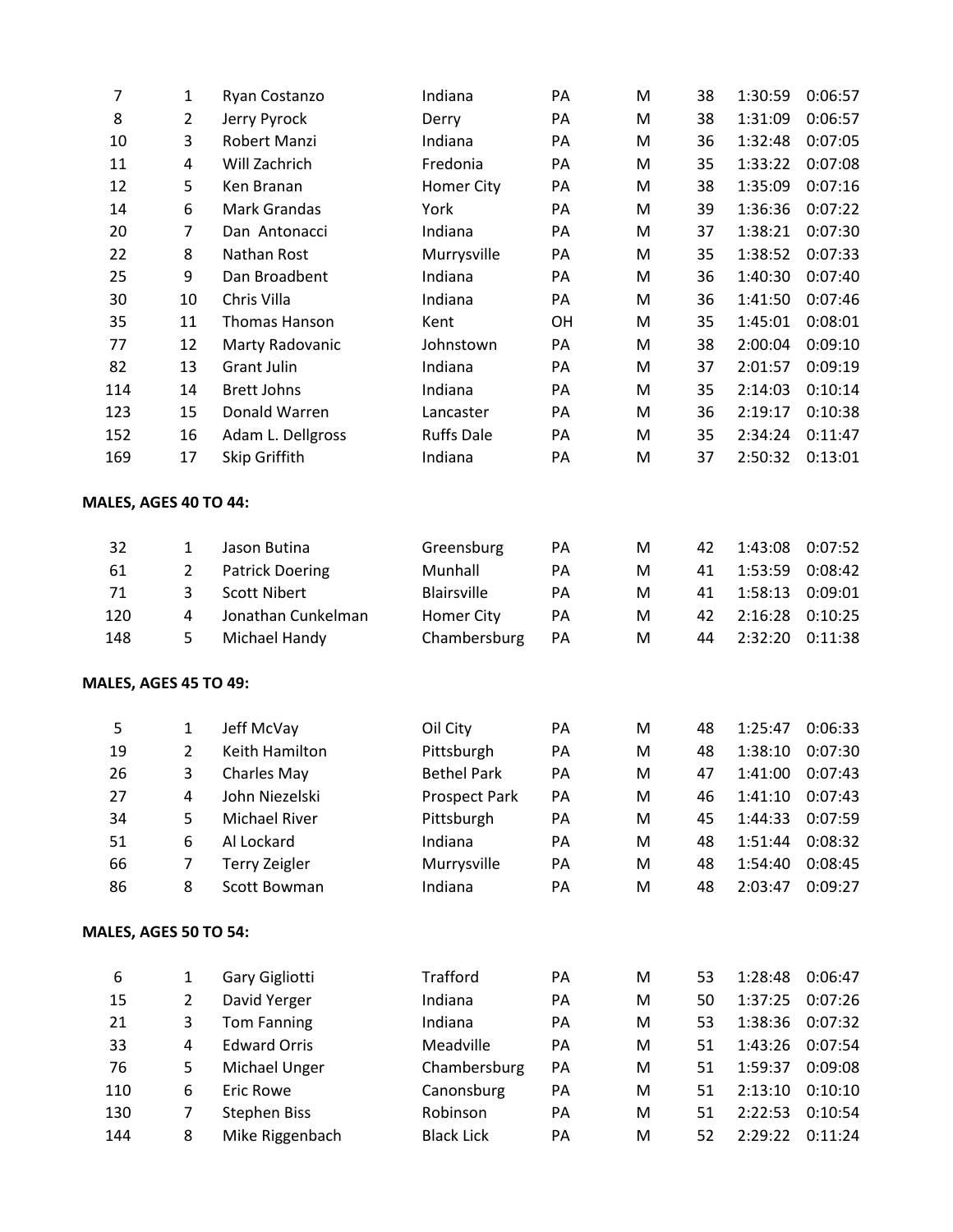| 168 | 9                            | <b>Tony Magnelli</b>   | Moon Township        | PA | M           | 52 | 2:49:46 | 0:12:58 |
|-----|------------------------------|------------------------|----------------------|----|-------------|----|---------|---------|
|     | <b>MALES, AGES 55 TO 59:</b> |                        |                      |    |             |    |         |         |
| 45  | $\mathbf{1}$                 | Roy G. Knupp           | Altoona              | PA | M           | 59 | 1:50:26 | 0:08:26 |
| 105 | 2                            | Art Zottola            | Indiana              | PA | M           | 58 | 2:10:13 | 0:09:56 |
|     | MALES, AGES 60 TO 64:        |                        |                      |    |             |    |         |         |
|     |                              |                        |                      |    |             |    |         |         |
| 59  | $\mathbf{1}$                 | <b>Bill Winters</b>    | Indiana              | PA | M           | 60 | 1:52:58 | 0:08:37 |
| 68  | $\overline{2}$               | John Swauger           | Indiana              | PA | M           | 61 | 1:56:45 | 0:08:55 |
|     | <b>MALES, AGES 65 TO 69:</b> |                        |                      |    |             |    |         |         |
| 101 | $\mathbf{1}$                 | WilliamS troup         | Verona               | PA | M           | 66 | 2:07:33 | 0:09:44 |
| 117 | $\overline{2}$               | Andrew J. Gero         | Leechburg            | PA | M           | 65 | 2:14:54 | 0:10:18 |
|     | MALES, AGES 70 AND UP:       |                        |                      |    |             |    |         |         |
| 161 | $\mathbf{1}$                 | Paul C. Hicks          | <b>Marion Center</b> | PA | M           | 70 | 2:41:55 | 0:12:22 |
|     | <b>MALES, AGE UNKNOWN:</b>   |                        |                      |    |             |    |         |         |
| 87  | $\mathbf{1}$                 | Neil Donovan           | Erie                 | PA | M           | ŗ  | 2:04:04 | 0:09:28 |
| 124 | $\overline{2}$               | Gary Kucinich          | Strongsville         | OH | M           | ?  | 2:19:28 | 0:10:39 |
|     | FEMALES, AGES 15 TO 19:      |                        |                      |    |             |    |         |         |
|     |                              |                        |                      |    |             |    |         |         |
| 57  | $\mathbf{1}$                 | Kiana Thompson         | Chambersburg         | PA | F           | 19 | 1:52:43 | 0:08:36 |
| 85  | $\overline{2}$               | <b>Elizabeth Bond</b>  | Tarentum             | PA | F           | 16 | 2:03:33 | 0:09:26 |
| 132 | 3                            | Ashlee Steiner         | <b>Black Lick</b>    | PA | F           | 17 | 2:23:43 | 0:10:58 |
| 172 | 4                            | <b>Tory Dellafiora</b> | Graceton             | PA | F           | 18 | 2:53:42 | 0:13:16 |
|     | FEMALES, AGES 20 TO 24:      |                        |                      |    |             |    |         |         |
| 28  | $\mathbf{1}$                 | Laura Magnelli         | Moon Township        | PA | F           | 24 | 1:41:32 | 0:07:45 |
| 38  | $\overline{2}$               | <b>Kristy Bendis</b>   | Creekside            | PA | F           | 21 | 1:46:18 | 0:08:07 |
| 39  | 3                            | Kelly Collier          | Pittsburgh           | PA | F           | 24 | 1:46:58 | 0:08:10 |
| 47  | 4                            | Katelyn Bramkamp       | Pittsburgh           | PA | F           | 24 | 1:51:01 | 0:08:28 |
| 50  | 5                            | <b>Brynn Walonis</b>   | Central City         | PA | $\mathsf F$ | 23 | 1:51:08 | 0:08:29 |
| 54  | 6                            | <b>Crystal Miller</b>  | Indiana              | PA | F           | 23 | 1:51:58 | 0:08:33 |
| 69  | $\overline{7}$               | <b>Emily Hill</b>      | Lucernemines         | PA | F           | 21 | 1:57:10 | 0:08:57 |
| 133 | 8                            | Sabrina Larkin         | Pittsburgh           | PA | F           | 21 | 2:23:50 | 0:10:59 |
| 136 | 9                            | Carissa Smith          | Indiana              | PA | F           | 21 | 2:24:46 | 0:11:03 |
| 156 | 10                           | Hope Flegle            | Indiana              | PA | F           | 20 | 2:39:24 | 0:12:10 |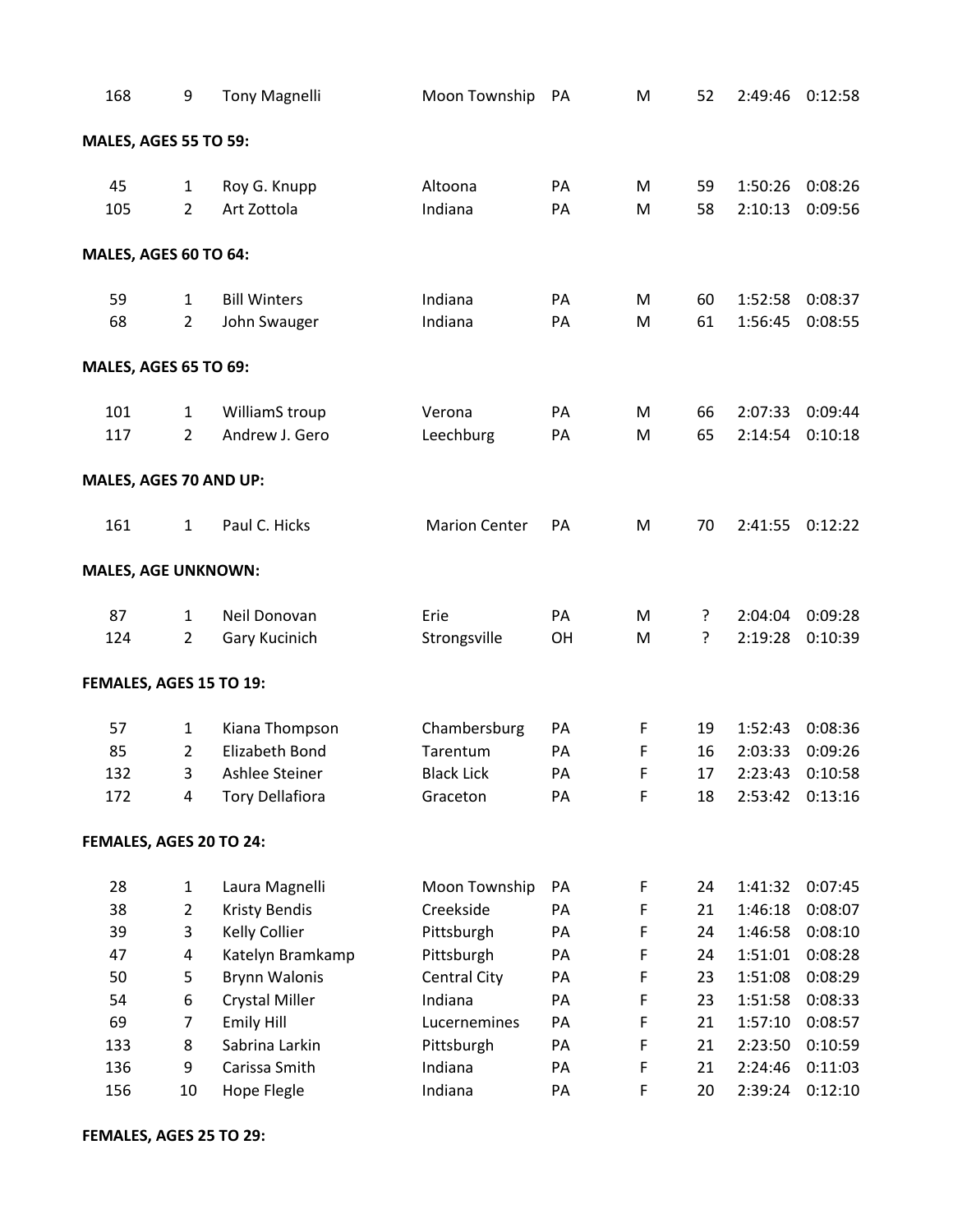| 31  | $\mathbf{1}$            | Cheyenne Noble          | Murrysville        | PA        | F | 29 | 1:42:45 | 0:07:51 |
|-----|-------------------------|-------------------------|--------------------|-----------|---|----|---------|---------|
| 37  | $\overline{2}$          | Melissa Bergman         | Verona             | PA        | F | 29 | 1:45:59 | 0:08:05 |
| 40  | 3                       | Amanda Howard           | Pittsburgh         | PA        | F | 27 | 1:47:48 | 0:08:14 |
| 58  | 4                       | Kelli Curtiss           | Penn Run           | PA        | F | 27 | 1:52:53 | 0:08:37 |
| 73  | 5                       | Stephanie Putt          | Commodore          | PA        | F | 28 | 1:58:59 | 0:09:05 |
| 83  | 6                       | Morgan Howard           | Pittsburgh         | PA        | F | 28 | 2:02:15 | 0:09:20 |
| 90  | $\overline{7}$          | Shelby Holstein         | Columbia           | <b>MD</b> | F | 28 | 2:04:44 | 0:09:31 |
| 91  | 8                       | Megan Waldron           | Indiana            | PA        | F | 26 | 2:04:52 | 0:09:32 |
| 100 | 9                       | Megan Boslet            | Pittsburgh         | PA        | F | 28 | 2:07:31 | 0:09:44 |
| 103 | 10                      | Jackie Gray             | Indiana            | PA        | F | 29 | 2:09:20 | 0:09:52 |
| 111 | 11                      | Chelsea Pluta           |                    | PA        | F | 25 | 2:13:34 | 0:10:12 |
| 113 | 12                      | Heather S. Link         | Carrolltown        | PA        | F | 29 | 2:13:41 | 0:10:12 |
| 115 | 13                      | Amanda Kamzik           | Johnstown          | PA        | F | 28 | 2:14:03 | 0:10:14 |
| 116 | 14                      | Sara Necciai            | Indiana            | PA        | F | 25 | 2:14:06 | 0:10:14 |
| 141 | 15                      | Tami Fee                | Indiana            | PA        | F | 28 | 2:26:25 | 0:11:11 |
| 142 | 16                      | Lindsey Reed            | Johnstown          | PA        | F | 29 | 2:27:58 | 0:11:18 |
| 147 | 17                      | Mary Blumie             | Indiana            | PA        | F | 29 | 2:31:56 | 0:11:36 |
| 155 | 17                      | Christina Pallo         | Windber            | PA        | F | 29 | 2:39:04 | 0:12:09 |
| 158 | 18                      | Lindsay Mull            | Chambersburg       | PA        | F | 29 | 2:39:44 | 0:12:12 |
| 159 | 19                      | Abby A. Sullivan        | Chambersburg       | PA        | F | 29 | 2:39:45 | 0:12:12 |
| 163 | 20                      | Jennifer Coccagna       | Chambersburg       | PA        | F | 25 | 2:42:30 | 0:12:24 |
| 171 | 21                      | Danielle Condon         | Pittsburgh         | PA        | F | 28 | 2:53:10 | 0:13:13 |
| 173 | 22                      | <b>Stacy McAuliffe</b>  | Pittsburgh         | PA        | F | 28 | 2:55:21 | 0:13:23 |
|     | FEMALES, AGES 30 TO 34: |                         |                    |           |   |    |         |         |
| 29  | $\mathbf{1}$            | Jennifer Myers          | Indiana            | PA        | F | 32 | 1:41:39 | 0:07:46 |
| 36  | $\overline{2}$          | Janetta Thomas          |                    |           | F | 34 | 1:45:36 | 0:08:04 |
| 52  | 3                       | Hallie Zeleznik         | Pittsburgh         | PA        | F | 33 | 1:51:46 | 0:08:32 |
| 53  | 4                       | Amanda Vresilovic       | <b>Blairsville</b> | PA        | F | 33 | 1:51:54 | 0:08:33 |
| 56  | 5                       | <b>Teresa Cameron</b>   | Pittsburgh         | PA        | F | 32 | 1:52:09 | 0:08:34 |
| 72  | 6                       | <b>Matt Denning</b>     | Shelocta           | PA        | F | 32 | 1:58:22 | 0:09:02 |
| 79  | 7                       | Cory Rupert             | Apollo             | PA        | M | 30 | 2:00:28 | 0:09:12 |
| 84  | 8                       | Jamie Branan            | <b>Homer City</b>  | PA        | F | 34 | 2:02:51 | 0:09:23 |
| 94  | 9                       | Amanda Berk             | Shelocta           | PA        | F | 33 | 2:05:09 | 0:09:33 |
| 97  | 10                      | Jackie Korhut           | Conemaugh          | PA        | F | 30 | 2:06:04 | 0:09:37 |
| 104 | 11                      | Kimberly Henning        | Homer City         | PA        | F | 33 | 2:09:26 | 0:09:53 |
| 106 | 12                      | Kelly Kaskan            | Woodland           | PA        | F | 34 | 2:10:39 | 0:09:58 |
| 119 | 13                      | AdrienneTolentino Essey | Pittsburgh         | PA        | F | 31 | 2:16:01 | 0:10:23 |
| 129 | 14                      | <b>Tracy Anderson</b>   | Indiana            | PA        | F | 34 | 2:21:58 | 0:10:50 |
| 137 | 15                      | Elisabeth Heckert       | Pittsburgh         | PA        | F | 32 | 2:24:53 | 0:11:04 |
| 140 | 16                      | Lora Gress              |                    |           | F | 30 | 2:26:04 |         |
| 149 | 17                      | <b>Bethany Bowser</b>   | Vandergrift        | PA        | F | 30 | 2:32:50 | 0:11:40 |
| 157 | 18                      | Sheena Lamb             | Johnstown          | PA        | F | 31 | 2:39:35 | 0:12:11 |
| 160 | 19                      | Brenda DiCicco          | Indiana            | PA        | F | 32 | 2:41:07 | 0:12:18 |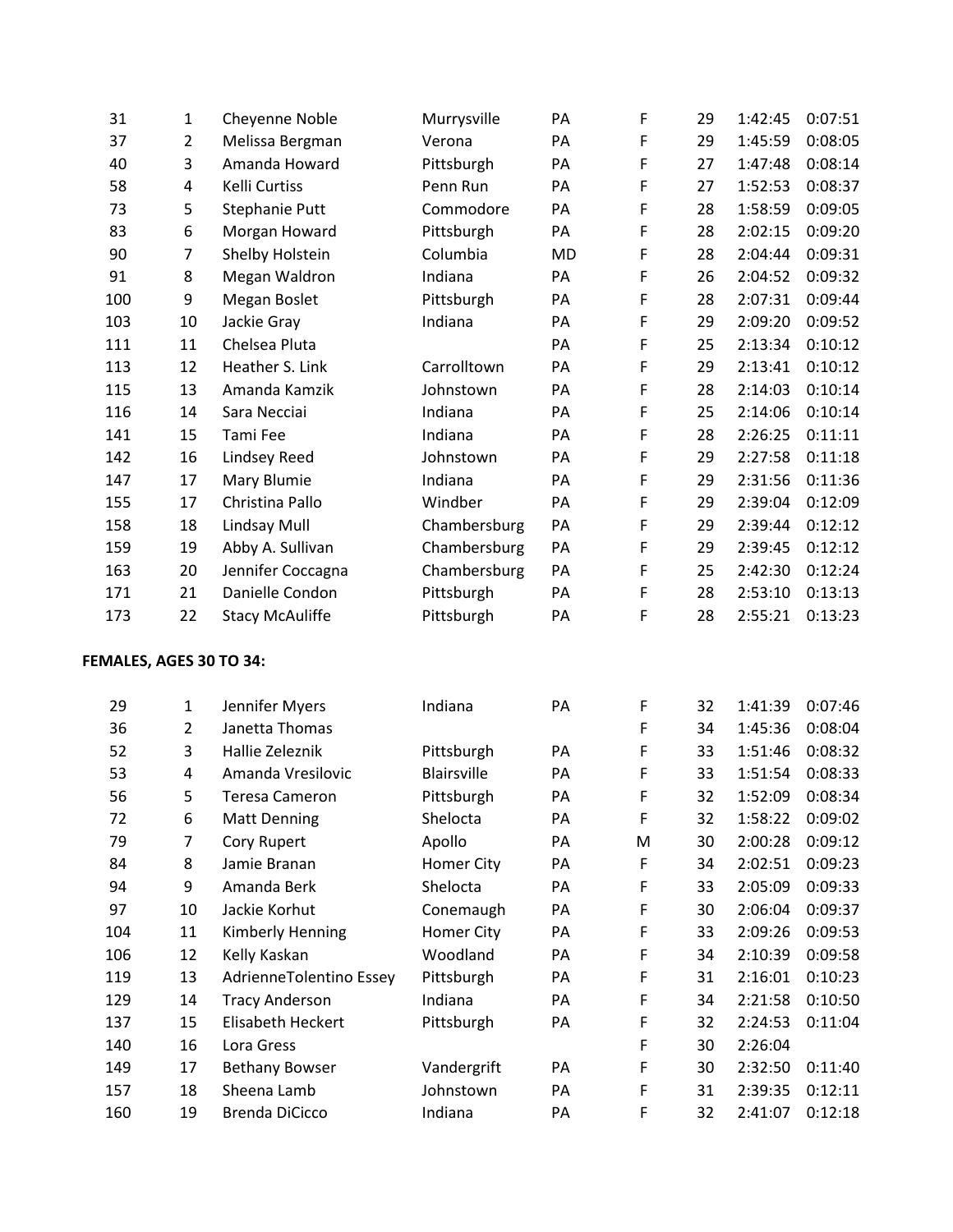## **FEMALES, AGES 35 TO 39:**

| 42                             | $\mathbf{1}$   | <b>Molly Stiles</b>        | <b>Blairsville</b>   | PA | $\mathsf F$ | 35 | 1:49:39 | 0:08:22 |
|--------------------------------|----------------|----------------------------|----------------------|----|-------------|----|---------|---------|
| 60                             | $\overline{2}$ | Melissa Gates              | Verona               | PA | F           | 35 | 1:53:45 | 0:08:41 |
| 92                             | 3              | Michelle Weaver            | Shelocta             | PA | F           | 35 | 2:05:01 | 0:09:33 |
| 93                             | 4              | Kristina Zack              | Homer City           | PA | F           | 38 | 2:05:04 | 0:09:33 |
| 95                             | 5              | Jen Villa                  | Indiana              | PA | F           | 35 | 2:05:47 | 0:09:36 |
| 96                             | 6              | Meg Mill                   | Indiana              | PA | F           | 35 | 2:05:54 | 0:09:37 |
| 98                             | $\overline{7}$ | Kacey Cowburn              | Indiana              | PA | F           | 37 | 2:06:11 | 0:09:38 |
| 107                            | 8              | Nichole Murray             | <b>Butler</b>        | PA | F           | 35 | 2:10:40 | 0:09:58 |
| 112                            | 9              | Erin Visnesky              | Homer City           | PA | F           | 38 | 2:13:40 | 0:10:12 |
| 118                            | 10             | <b>Kate Bielak</b>         | Natrona Heights      | PA | F           | 37 | 2:15:38 | 0:10:21 |
| 122                            | 11             | Evelyn Gill                | <b>Marion Center</b> | PA | F           | 38 | 2:19:13 | 0:10:38 |
| 150                            | 12             | Micki Alberti              | Springdale           | PA | F           | 37 | 2:33:12 | 0:11:42 |
| 151                            | 13             | Kim McCurdy                | Moon Township        | PA | F           | 38 | 2:33:53 | 0:11:45 |
| 170                            | 14             | <b>Emmy Griffith</b>       | Indiana              | PA | F           | 36 | 2:51:29 | 0:13:05 |
| FEMALES, AGES 40 TO 44:        |                |                            |                      |    |             |    |         |         |
| 49                             | $\mathbf{1}$   | Donna Olejniczak           | Pittsburgh           | PA | F           | 44 | 1:51:04 | 0:08:29 |
| 63                             | $\overline{2}$ | Candi Lockard              | Indiana              | PA | F           | 41 | 1:54:06 | 0:08:43 |
| 64                             | 3              | <b>Cherie River</b>        | Pittsburgh           | PA | F           | 40 | 1:54:12 | 0:08:43 |
| 153                            | 4              | <b>Barbie Moore</b>        | <b>Hastings</b>      | PA | F           | 43 | 2:34:31 | 0:11:48 |
| 174                            | 5              | Carmen Orta                | Pittsburgh           | PA | F           | 41 | 3:02:14 | 0:13:55 |
| FEMALES, AGES 45 TO 49:        |                |                            |                      |    |             |    |         |         |
| 48                             | $\mathbf{1}$   | <b>Christine Lasser</b>    | Indiana              | PA | F           | 46 | 1:51:02 | 0:08:29 |
| 55                             | $\overline{2}$ | Aileen Bowman              | Indiana              | PA | F           | 47 | 1:52:03 | 0:08:33 |
| 65                             | 3              | <b>Kim Bendis</b>          | Creekside            | PA | F           | 48 | 1:54:16 | 0:08:43 |
| 78                             | 4              | <b>Martine Devine</b>      | Pittsburgh           | PA | F           | 48 | 2:00:19 | 0:09:11 |
| 89                             | 5              | <b>Wendy Hager</b>         | Ligonier             | PA | F           | 47 | 2:04:28 | 0:09:30 |
| 121                            | 6              | <b>Rachel Tilney</b>       | <b>Prospect Park</b> | PA | F           | 46 | 2:16:45 | 0:10:26 |
| 125                            | 7              | Deb Battista               | Somerset             | PA | F           | 49 | 2:20:03 | 0:10:41 |
| 128                            | 8              | Karla Leskovsky            | Pittsburgh           | PA | F           | 46 | 2:21:47 | 0:10:49 |
| 134                            | 9              | <b>Elizabeth Nicodemus</b> | Elton                | PA | F           | 45 | 2:24:37 | 0:11:02 |
| 139                            | 10             | Kammy Halterman            | Venango              | PA | F           | 46 | 2:25:09 | 0:11:05 |
| 154                            | 11             | Mary Amrhein-May           | <b>Bethel Park</b>   | PA | F           | 46 | 2:36:17 | 0:11:56 |
| 165                            | 12             | <b>Christine Hager</b>     | Apollo               | PA | F           | 49 | 2:46:12 | 0:12:41 |
| <b>FEMALES, AGES 50 TO 54:</b> |                |                            |                      |    |             |    |         |         |
| 126                            | $\mathbf{1}$   | Alicia Minich              | Punxsutawney         | PA | F           | 50 | 2:20:31 | 0:10:44 |
| 131                            | $\overline{2}$ | Terri McQuiston            | Homer City           | PA | F           | 51 | 2:23:03 | 0:10:55 |
| 135                            | 3              | <b>Connie Mercik</b>       | Johnstown            | PA | F           | 54 | 2:24:38 | 0:11:02 |
| 143                            | 4              | Marcia Baer                | Reynoldsville        | PA | F           | 53 | 2:28:15 | 0:11:19 |
| 166                            | 5              | Lisa Gourley               | Punxsytawney         | PA | F           | 54 | 2:48:39 | 0:12:52 |